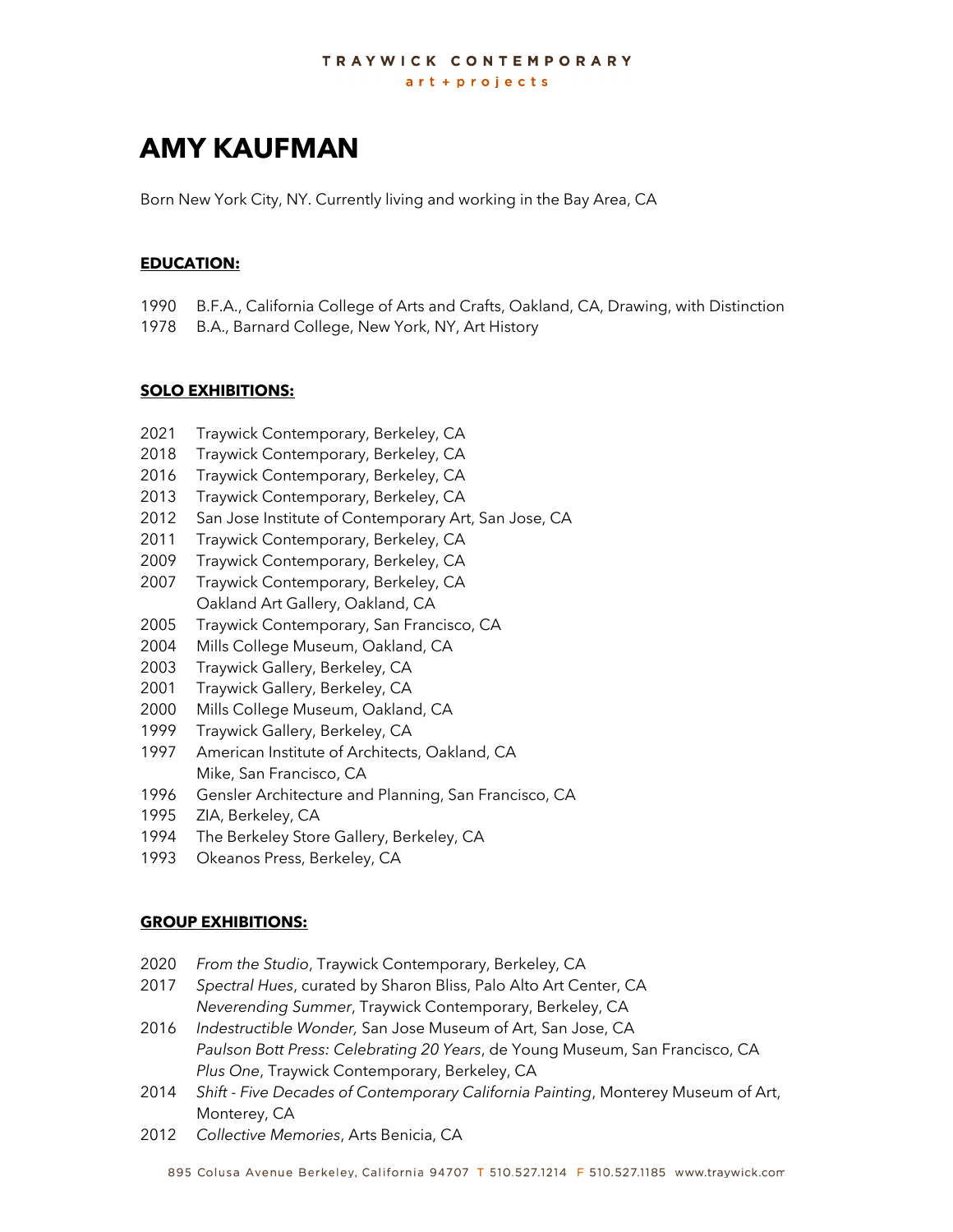# TRAYWICK CONTEMPORARY

#### art + projects

# **GROUP EXHIBITIONS, cont:**

| 2011 | Absence / Presence: Contemporary Abstraction, Sonoma State University Art Gallery,                                                               |
|------|--------------------------------------------------------------------------------------------------------------------------------------------------|
|      | Rohnert Park, CA<br>Minimal Nature, 505 Montgomery, San Francisco, CA                                                                            |
| 2009 | Drawing: The Probity of Art, ArtsBenicia Gallery, Benicia, CA                                                                                    |
| 2007 | Convergence, Oakland International Airport, Oakland, CA                                                                                          |
|      | Just Charcoal, San Francisco Museum of Modern Art Artists Gallery, San Francisco, CA                                                             |
| 2006 | Recent Acquisitions, San Jose Museum of Art, San Jose, CA                                                                                        |
| 2005 | Bay Area Bazaar, Pulliam Deffenbaugh Gallery, Portland, OR                                                                                       |
|      | Monotype Marathon, San Jose Institute of Contemporary Art, San Jose, CA                                                                          |
|      | NeoMod: Recent Northern California Abstraction, Monterey Museum of Art, Monterey, CA                                                             |
| 2004 | 13, Richard Levy Gallery, Albuquerque, NM                                                                                                        |
|      | 35 <sup>th</sup> Anniversary Exhibition, San Jose Museum of Art, San Jose, CA                                                                    |
|      | Neo-Mod: Recent Northern California Abstraction, Crocker Art Museum, Sacramento, CA                                                              |
| 2003 | Fine Lines, Santa Barbara Contemporary Arts Forum, Santa Barbara, CA                                                                             |
|      | 25th Anniversary Exhibition, San Francisco Museum of Modern Art Artists Gallery, San                                                             |
|      | Francisco, CA                                                                                                                                    |
|      | Visible Rhythm, San Jose Museum of Art, San Jose, CA                                                                                             |
| 2002 | Bay Area Printmakers, San Francisco Museum of Modern Art Artists Gallery, San Francisco,                                                         |
|      | CA                                                                                                                                               |
| 2001 | First Impressions, Prints from Paulson Press, San Jose Museum of Art, San Jose, CA                                                               |
|      | Fresh Marks, Palo Alto Art Center, Palo Alto, CA                                                                                                 |
|      | Finely Drawn, Weatherspoon Art Gallery, University of North Carolina at Greensboro                                                               |
| 2000 | Atea Ring Gallery, Westport, NY                                                                                                                  |
|      | From Raucous Abstraction to Refined, Bedford Gallery, Dean Lesher Regional Center for                                                            |
|      | the Arts, Walnut Creek, CA                                                                                                                       |
| 1999 | At the Millenium: Contemporary Paintings from Northern California, Monterey Museum of                                                            |
|      | Art, Monterey, CA                                                                                                                                |
| 1998 | Revolver, Traywick Gallery, Berkeley, CA                                                                                                         |
|      | Small Works, Ruth Bachofner Gallery, Santa Monica, CA                                                                                            |
|      | Twentieth Anniversary Exhibition, The SFMOMA Rental Gallery, San Francisco, CA                                                                   |
|      | The First Fifty years: A Celebration of the Achenbach Foundation for Graphic Arts, The                                                           |
|      | California Palace of the Legion of Honor, San Francisco, CA                                                                                      |
|      | Amy Kaufman & Tim Jag, Traywick Gallery, Berkeley, CA                                                                                            |
|      | California College of Arts and Crafts Alumni Exhibition, Mills Building, San Francisco, CA                                                       |
|      | 14th Annual National Juried Exhibition, Berkeley Art Center, Berkeley, CA                                                                        |
| 1997 | Here (Again), Traywick Gallery, Berkeley, CA                                                                                                     |
|      | 1078 Gallery, Chico, CA                                                                                                                          |
|      | 505 Sansome Street, San Francisco, CA                                                                                                            |
| 1996 | Bay Arts 1996, San Mateo County Arts Council, Belmont, CA<br>American Drawing Biennial V, Muscarelle Museum of Art, College of William and Mary, |
|      | Williamsburg, VA                                                                                                                                 |
|      | Stockton National Print and Drawing Exhibition, The Haggin Museum, Stockton, CA                                                                  |
|      | Reynolds Gallery, University of the Pacific, Stockton, CA                                                                                        |
| 1995 | Oriental Influence, Cabrillo College Gallery, Aptos, CA                                                                                          |
|      | Biennial Print and Draw Exhibition, Triton Museum of Art, Santa Clara, CA                                                                        |
|      | SFMOMA Rental Gallery, San Francisco, CA                                                                                                         |
|      |                                                                                                                                                  |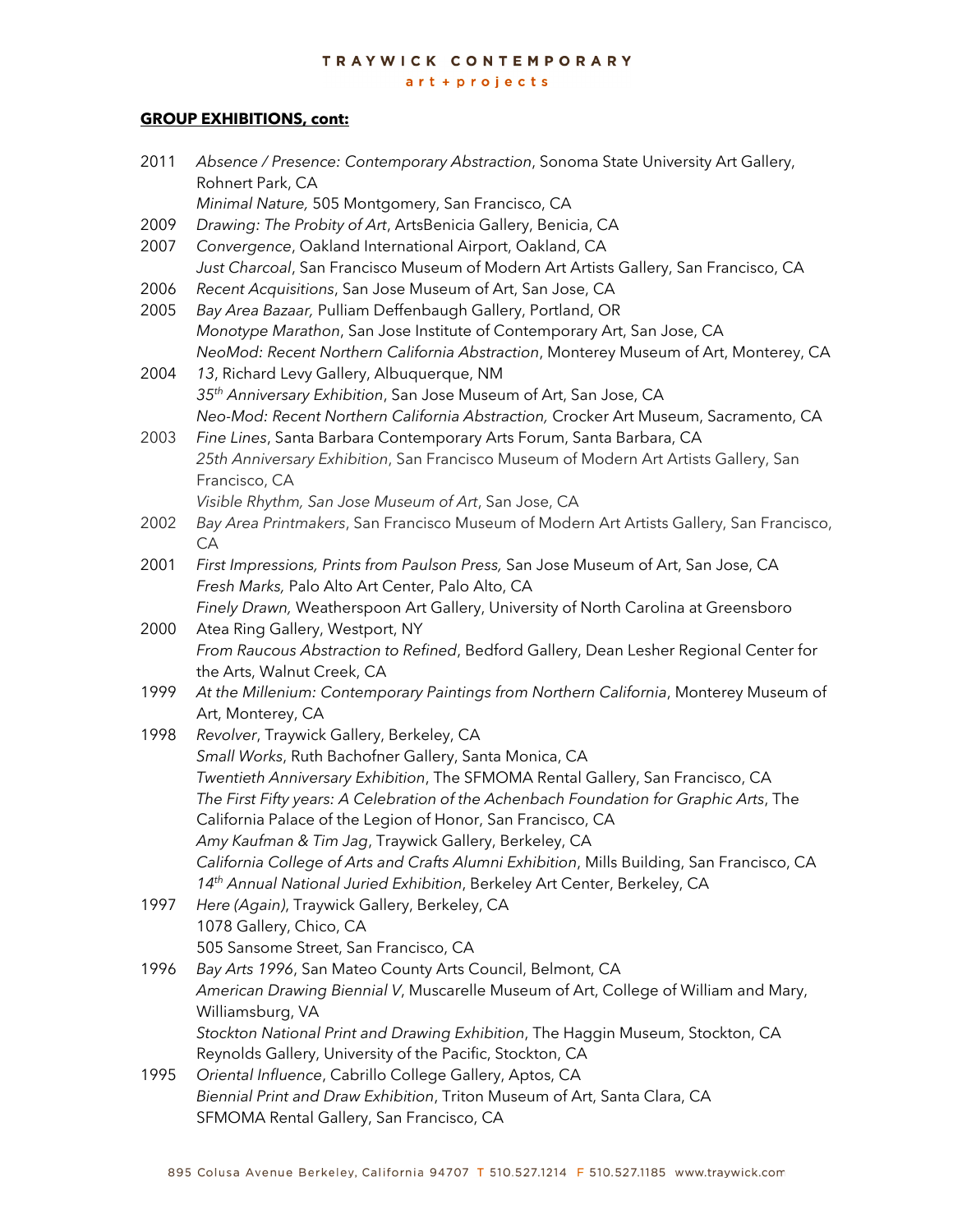# **GROUP EXHIBITIONS, cont:**

- 1994 *The Alphabet Show*, Okeanos Press, Berkeley, CA *The Drawing Show*, Berlex Laboratories Inc., Richmond, CA *Summer Print Show*, Okeanos Press, Berkeley, CA *Drawn Conclusions*, Firehouse Gallery, Garden City, NY *Drawing 1994*, Brigham Young University, Provo, UT
- 1993 *Drawings*, Peconic Gallery, Riverhead, NY *Prints from Six Artists*, Okeanos Press, Berkeley, CA *Bay Arts 1993*, San Mateo County Arts Council, Belmont, CA *Pro Arts Annual*, Oakland, CA *Drawing into the 90s*, Laguna Gloria Art Museum, Austin, TX *Crocker Kinglsey Annual*, Crocker Art Museum, Sacramento, CA *14th Annual Paper in Particular*, Columbia College, Columbia, MO
- 1992 *8th Annual Works on Paper*, Berkeley Art Center, Berkeley *Drawing 1992*, Brigham Young University, Provo, UT *Drawn West*, 3rd Biennial, Nora Eccles Harrison Museum of Art, Utah State University, Logan, UT *Works On or Of Paper*, 25<sup>th</sup> University of Delaware Biennial, Newark, DE

# **SELECTED COLLECTIONS:**

Achenbach Foundation for Graphic Arts, San Francisco, CA Adobe Systems, Inc., San Jose, CA Bank of America, Charlotte, NC Berkeley Art Museum and Pacific Film Archive, Berkeley, CA Brigham Young University, Provo, UT California State University, Monterey Bay, CA The Carlyle Hotel, New York, NY City of San Jose, CA Colby College Museum of Art, Waterville, ME Community Hospital Foundation of Monterey, CA Cornerstone Research, San Francisco, CA Crocker Art Museum, Sacramento, CA Davis Museum and Cultural Center, Wellesley College, Wellesley, MA Fairmont Hotel, San Jose, CA Fidelity Investments, Boston, MA Fogg Art Museum, Harvard University, Cambridge, MA Hammer Museum, Los Angeles, CA Mandarin Oriental Hotel, San Francisco, CA Microsoft Corporation, Redmond, WA Mills College Art Museum, Oakland, CA Monterey Museum of Art, Monterey, CA Rosewood Sandhill Resort, Palo Alto, CA San Francisco Museum of Modern Art, San Francisco, CA San Jose Museum of Art, San Jose, CA Sysco Systems, Houston, TX